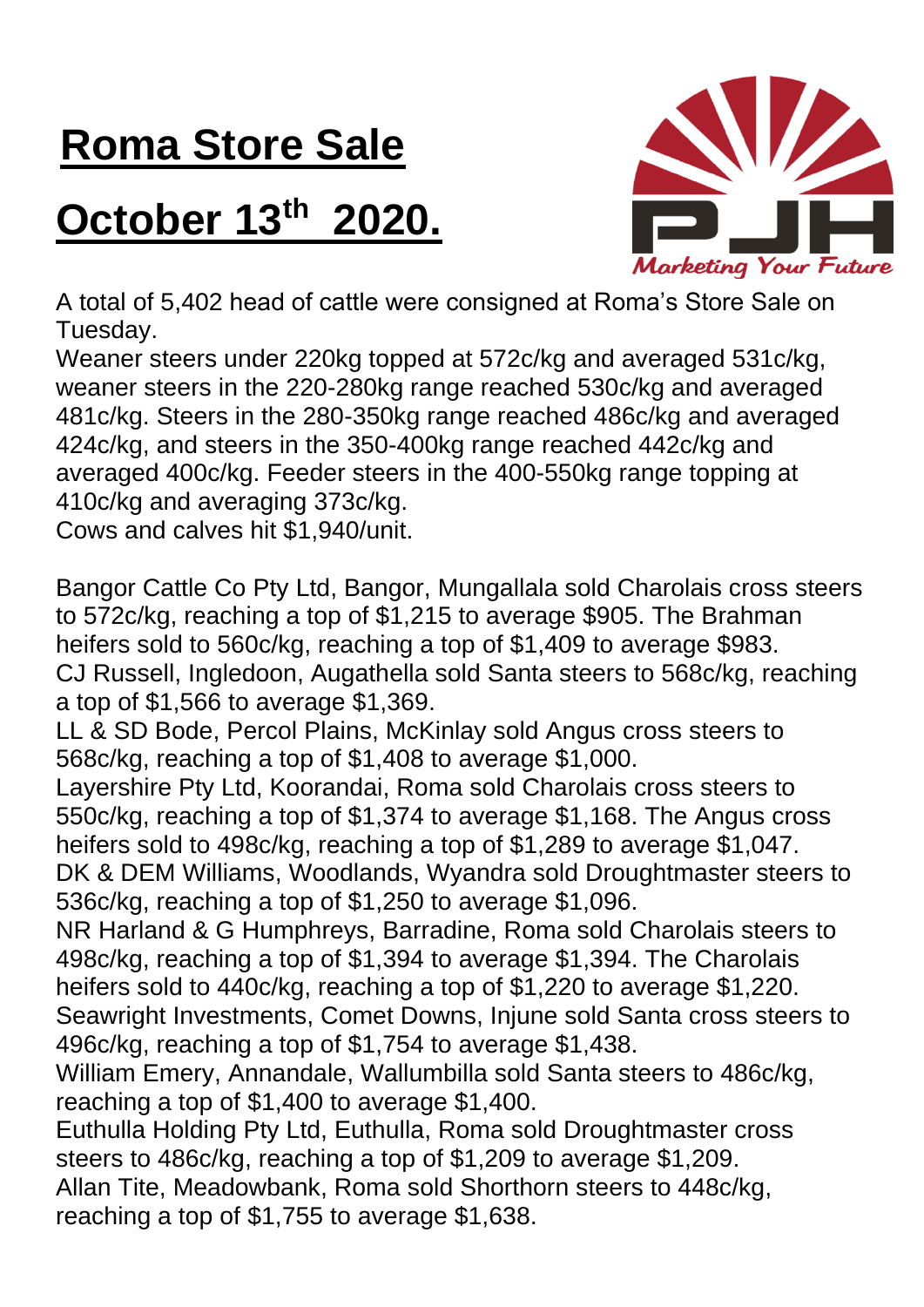Billeroy Farms Pty Ltd, Sandalwood Downs, St George sold Angus cross steers to 440c/kg, reaching a top of \$1,625 to average \$1,577. Nerrigundah Livestock Co, Tobermory, Quilpie sold Santa steers to 430c/kg, reaching a top of \$3,021 to average \$1,694. The Santa cross cows sold to 320c/kg, reaching a top of \$2,157 to average \$1,758. GB & MS Freshwater, Overflow, Mitchell sold Santa cross steers to 410c/kg, reaching a top of \$1,799 to average \$1,720.

Spreadborough Past Co, Finsbury Park, Roma sold Droughtmaster steers to 406c/kg, reaching a top of \$2,133 to average \$1,691.

BT & EA Murray, Yarrum, Roma sold Santa cross steers to 406c/kg, reaching a top of \$1,759 to average \$1,759.

Bindango Pty Ltd, Bindango, Roma sold Charolais cross steers to 392c/kg, reaching a top of \$1,860 to average \$1,860.

G & T Sherwin, Kilcowera, Thargomindah sold Hereford cross steers to 378c/kg, reaching a top of \$2,174 to average \$2,072.

AR Roberts, Tantatton, Wallumbilla sold Blonde D aquitaine cross steers to 378c/kg, reaching a top of \$1,889 to average \$1,802.

Cameron Joliffe, Nardee, Amby sold Hereford steers to 351c/kg, reaching a top of \$2,183 to average \$2,183.

Heifers under 220kg topped at 560c/kg and averaged 458c/kg, while heifers in the 220-280kg range topped at 496c/kg and averaged 425c/kg. Heifers in the 280-350kg range topped at 472c/kg, averaging 354c/kg. Heifers in the 350-450kg range topped at 384c/kg, averaging 334c/kg. RW & MJ Rowbotham, Bomar, Roma sold Angus cross heifers to 447c/kg, reaching a top of \$1,325 to average \$1,325.

Lorraine Pastoral Co P/L, Lorraine Station, Cloncurry sold Droughtmaster cross heifers to 342c/kg, reaching a top of \$1,305 to average \$1,181.

Cows in the 300-400kg range reached 352c/kg and averaged 266c/kg, while cows in the 400kg-500kg range reached 336c/kg and averaged 294c/kg. Cows over 500kg topped at 323c/kg, averaging 308c/kg. Derbyshire Downs Pastoral Co Pty Ltd, Derbyshire Downs, Augathella sold Angus cross cows to 323c/kg, reaching a top of \$2,072 to average \$2,072.